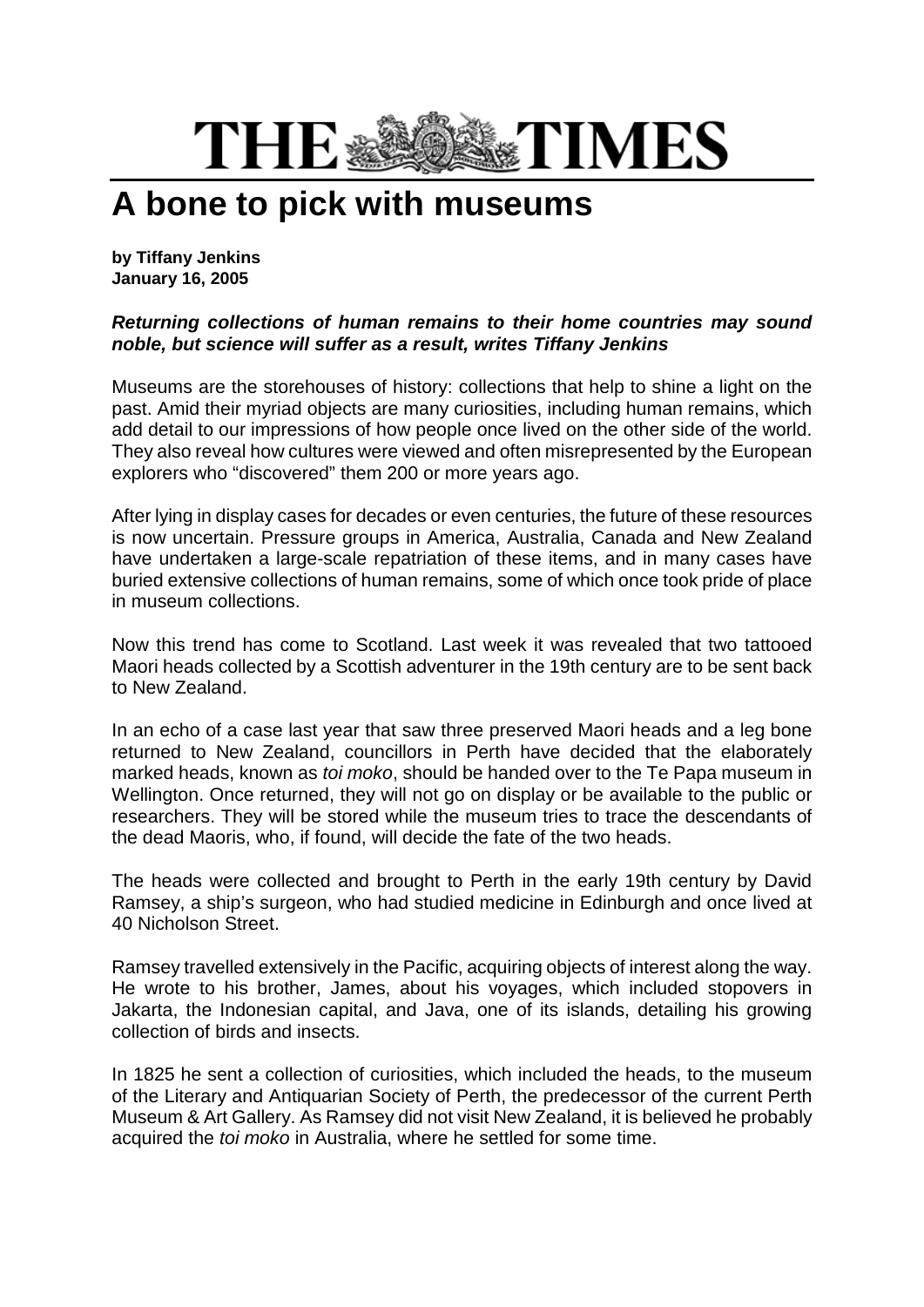Collecting curiosities was all the rage in Ramsey's day, so it is hardly surprising that so many scalps, skulls and shrunken heads dating from that period are held in museums across Britain. Some were taken in dubious circumstances, others were stolen, but many were bought by Europeans simply out of interest.

Ramsey's *toi moko* will now go home after almost 200 years in Scotland. Michael Taylor, head of arts and heritage for Perth council, said: "They are significant and sacred to the Maori people. They believe they connect them to their ancestors."

But while the return of some objects may be justified, the wider clamour for the repatriation of other museum items is dubious.

Since the British Museum was founded in 1753, it has been accepted practice for museums to collect human remains — from ancient mummies to Victorian jewellery pieces containing locks of hair. These body parts can unlock secrets about our past, including patterns of human migration: who lived where, when and with whom.

Ultimately, bones can help to reveal the story of human evolution. They tell us about diet, lifestyle and the health of previous populations. So research on this material is important, both for our own knowledge and for that of future generations.

Until recently it was not possible to remove items from museum collections. Then in 2000, Tony Blair made a pledge to return aboriginal remains to Australia, and the same year Edinburgh University repatriated a large collection of remains. The Human Tissue Act of 2004 granted some of leading museums the power to transfer human remains from their collections.

Perth and Kinross council's policy in this area states that it "acknowledges that additions to the collections . . . are made in the belief that the material will be held in trust in perpetuity" and that "there is the strongest possible presumption against the disposal of any material from the collections".

This principle is central to the operation of all publicly funded museums in Britain and is there to guard against the influence of finance, fashion and politics — but in recent years that principle has gradually been eroded. The repatriation of remains has already had an impact, with crucial material being destroyed.

This issue is about more than burying old bones, however. Returning material to its country of origin is part of a withdrawal from the pursuit of knowledge about humanity. It is the mission to know more and to understand the past that has been lost — the very spirit that helped to establish museums in the first place.

At present the number of claims remains relatively small. A survey conducted for a working group on human remains for England and Wales found that of the 60 museums holding such remains from overseas, only 13 had received requests for their return. But the working group argued that "while the total number of requests for return perhaps seems low at first sight . . . it is essential to recognise that in many cases the beliefs and emotions leading to individual claims are strong ".